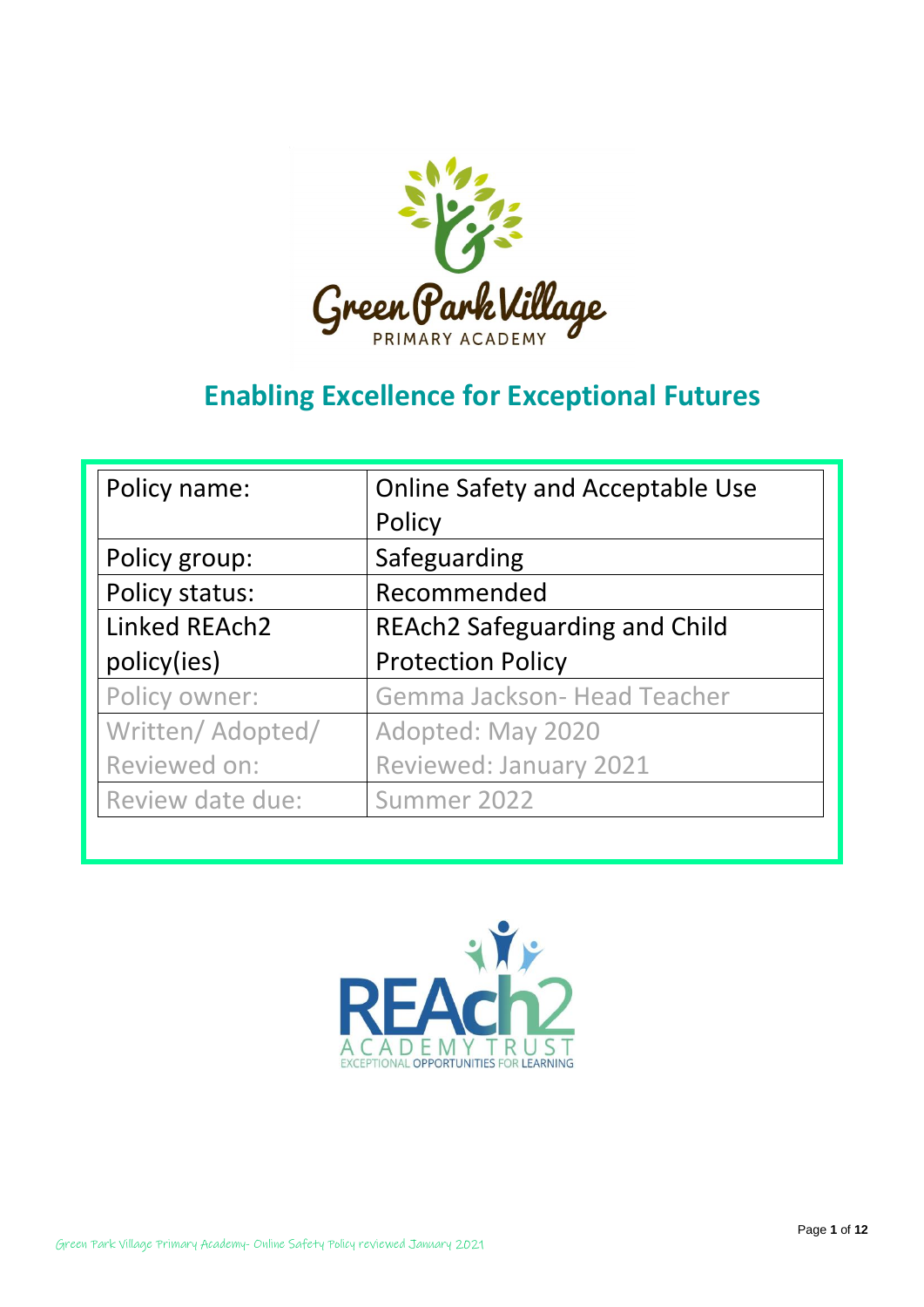### **Online Safety Policy**

"Safeguarding is everybody's business"

#### **This policy should be read in conjunction with:**

- Acceptable Internet Usage agreement (Staff)
- Acceptable Internet "Safe and Respectful Use" Agreement Policy (Learner) *Appendix 1*
- Acceptable Internet Use and Acceptable Use of Technology Agreement Staff *Appendix 3*
- Remote Learning- using online video communication Agreement for parent *Appendix 2*
- Learner Attitudes (Behaviour) Policy
- Anti-Bullying Policy
- Health and Safety Policy Trust and School
- Whistleblowing Policy
- Personal, Social, Health and Moral Education (PSHE) Policy
- Remote Learning Policy

The Designated Safeguarding Lead is: Gemma Jackson

The Deputy or the person to contact in her absence is: Lucy Newman

The Local Safeguarding Children Board (LSCB) is: Berkshire West Safeguarding Children Partnership (BWSCP). The internet safety lead in school is: Gemma Jackson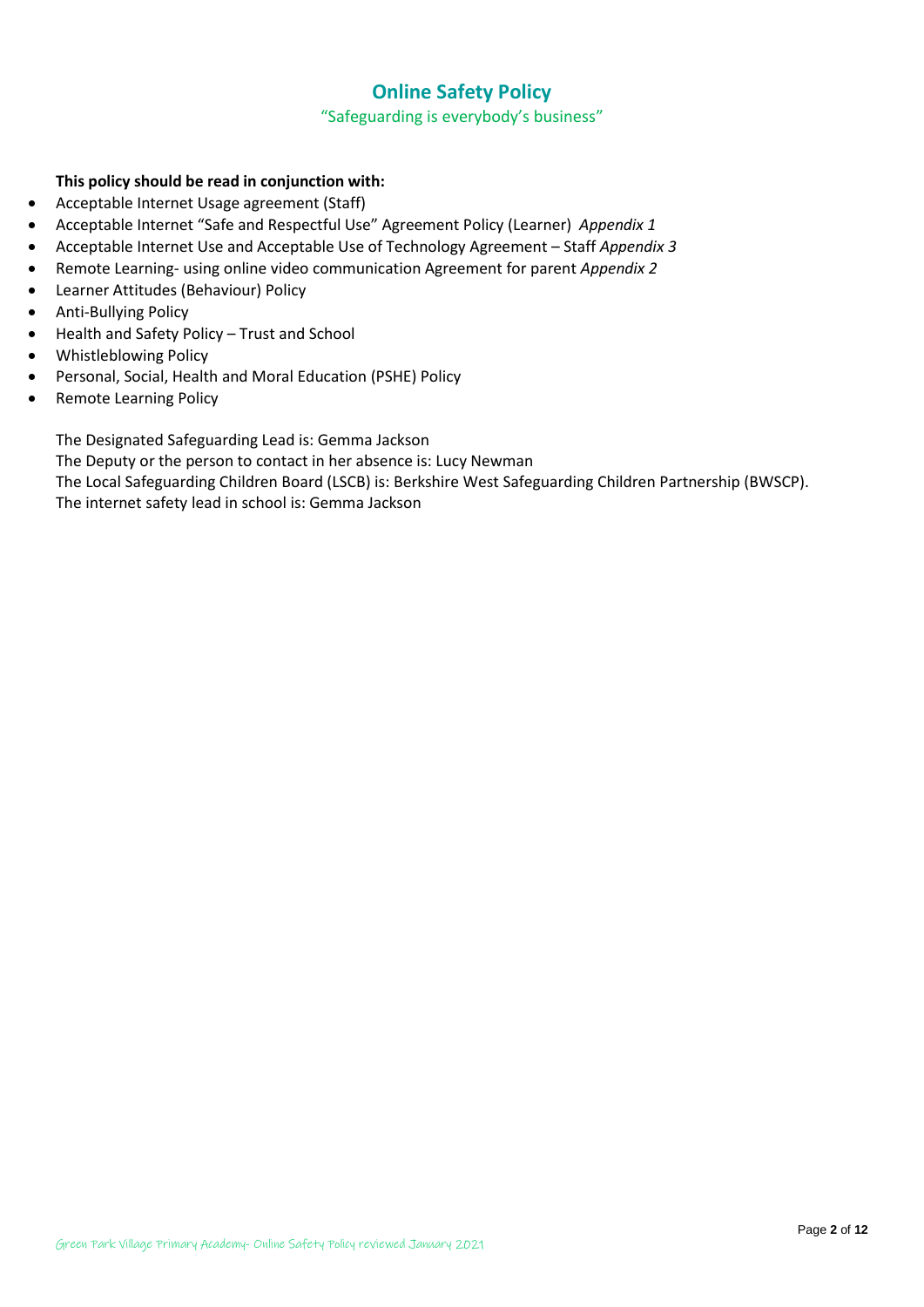#### **POLICY**

At Green Park Village Primary Academy we understand that computer technology is an essential resource for supporting teaching and learning. The internet, and other digital and information technologies, open up opportunities for pupils and play an important role in their everyday lives. Whilst the school recognises the importance of promoting the use of computer technology throughout the curriculum, we also recognise the need for safe internet access and appropriate use.

Internet safety is concerned with protecting young people in the digital world and ensuring they feel safe when accessing new technology. Here are the expectations we believe need to be met:

- All teaching and non-teaching staff should be aware and able to recognise internet safety issues;
- Clear emphasis on training to all staff with one member of staff to receive accredited training;
- Clear reporting processes;
- Policies and procedures integrated with other relevant policies;
- Progressive internet safety curriculum;
- Good risk assessment;
- Pupils need to feel safe at school and must "have an excellent understanding of how to stay safe online and of the dangers of inappropriate use of mobile technology and social networking sites".
- Pupils should "work hard with the school to prevent all forms of bullying, including online bullying and prejudicebased bullying".
- Staff and pupils should "deal effectively with the very rare instances of bullying behaviour and/or use of derogatory or aggressive language".
- In addition, pupils should "have an excellent understanding of how to stay safe online and of the dangers of inappropriate use of mobile technology and social networking sites".

Our school has created this policy with the aim of ensuring appropriate and safe use of the internet and other digital technology devices by all pupils and staff.

#### **Use of the internet**

The school understands that using the internet is important when raising educational standards, promoting pupil achievement and enhancing teaching and learning. Internet use is embedded in the statutory curriculum and is therefore entitled to all pupils, though there are a number of controls required for schools to implement, which minimise harmful risks. When accessing the internet, individuals are especially vulnerable to a number of risks which may be physically and emotionally harmful. These risks include:

- Access to illegal, harmful or inappropriate images;
- Cyber bullying;
- Access to, or loss of, personal information;
- Access to unsuitable online videos or games;
- Loss of personal images;
- Inappropriate communication with others;
- Illegal downloading of files;
- Plagiarism and copyright infringement;
- Sharing the personal information of others without the individual's consent or knowledge.

#### **Internet safety control measures**

#### Educating pupils:

- An internet safety programme will be established and taught across the curriculum on a regular basis, ensuring pupils are aware of the safe use of new technology both inside and outside of the school;
- Pupils will be taught about the importance of internet safety and are encouraged to be critically aware of the content they access online;
- Pupils will be taught to acknowledge information they access online, in order to avoid copyright infringement and/or plagiarism;
- Clear guidance on the rules of internet use will be presented in all classrooms;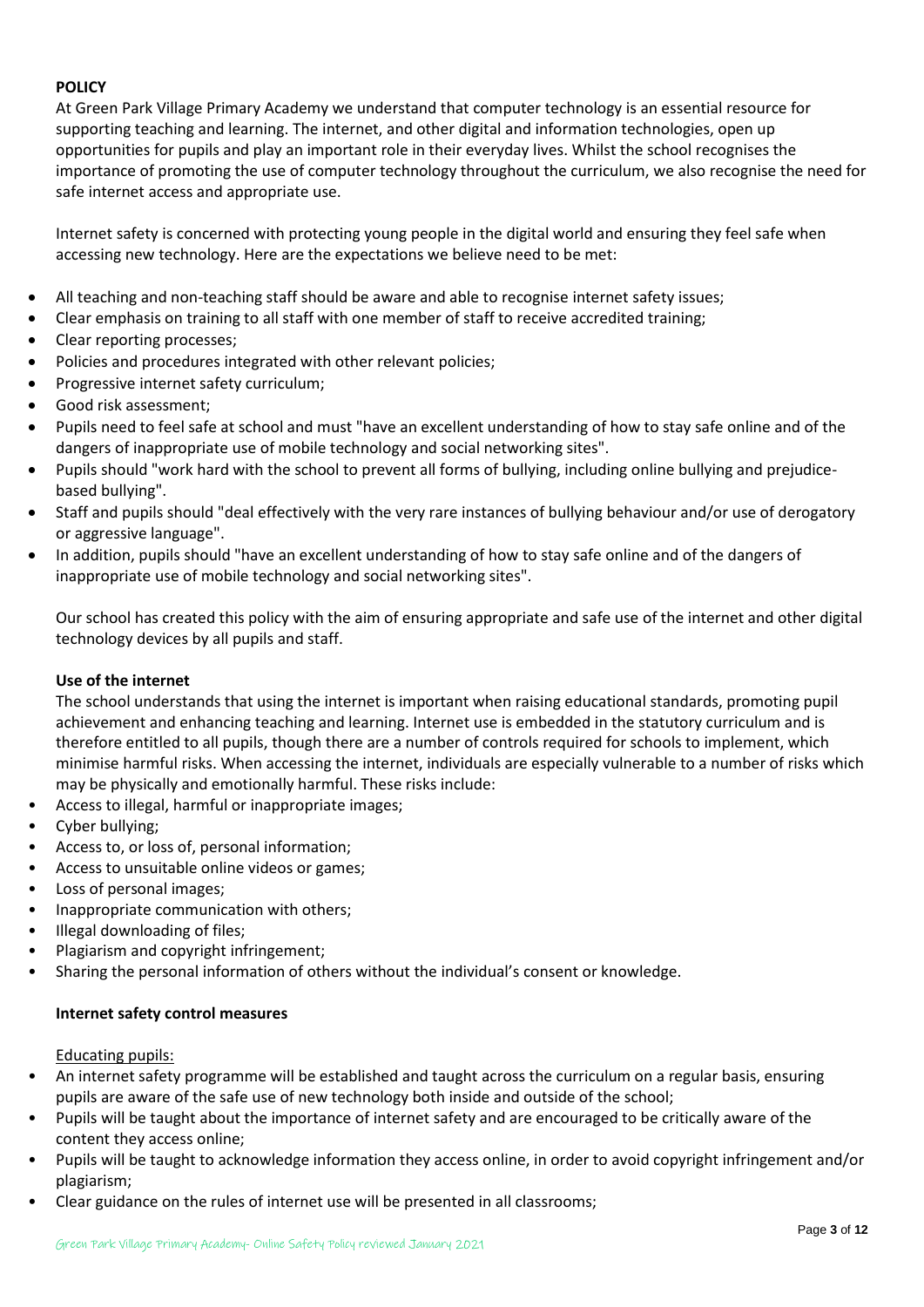• Pupils are instructed to report any suspicious use of the internet and digital devices, e.g. Report of Abuse - CEOP.

#### Educating staff:

- All staff will undergo internet safety training on a termly basis to ensure they are aware of current internet safety issues and any changes to the provision of internet safety;
- All staff will undergo regular audits by the internet safety lead in order to identify areas of training need;
- All staff will employ methods of good practice and act as role models for pupils when using the internet and other digital devices;
- Any new staff are required to undergo internet safety training as part of their induction programme, ensuring they fully understand the Internet safety Policy.

#### Internet access:

- Internet access will be authorised once parents/carers and pupils have returned the signed consent form as part of the Acceptable Internet "Safe and Respectful Use" Agreement Policy;
- A record will be kept by the Head Teacher of all pupils who have been granted internet access.
- All users will be provided with usernames and passwords, and are advised to keep this confidential to avoid any other pupils using their login details;
- Pupils' passwords will be changed on a regular basis, and their activity is continuously monitored by the internet safety lead, in conjunction with the REAch Central IT Team;
- Management systems will be in place to allow teachers and members of staff to control workstations and monitor pupils' activity;
- Effective filtering systems will be established to eradicate any potential risks to pupils through access to particular websites;
- Any requests by staff for websites to be added or removed from the filtering list must be first authorised by the Head Teacher;
- All school systems will be protected by up-to-date virus software;
- An agreed procedure will be in place for the provision of temporary users, e.g. volunteers;
- The master users' passwords will be available to the REAch Central IT Team for regular monitoring of activity.

#### Email:

- Pupils and staff will be given approved email accounts and are only able to use these accounts;
- Use of personal email to send and receive personal data or information is prohibited;
- No sensitive personal data shall be sent to any other pupils, staff or third parties via email;
- Any emails sent by pupils to external organisations will be overseen by their class teacher and must be authorised before sending;
- Chain letters, spam and all other emails from unknown sources will be deleted without opening.

#### Social networking:

- Access to social networking sites will be filtered as appropriate;
- Should access be needed to social networking sites for any reason, this will be monitored and controlled by staff at all times and must be first authorised by the Head Teacher;
- Pupils are regularly educated on the implications of posting personal data online, outside of the school;
- Staff are regularly educated on posting inappropriate photos or information online, which may potentially affect their position and the school as a whole;
- Staff are not permitted to communicate with pupils over social networking sites.

#### Published content on the school website and images:

- The Head Teacher will be responsible for the overall content of the website, and will ensure the content is appropriate and accurate;
- All contact details on the school website will be the phone, email and address of the school. No personal details of staff or pupils will be published;
- Images and full names of pupils, or any content that may easily identify a pupil, will be selected carefully, and will not be posted until authorisation from parents has been received;
- Pupils are not permitted to take or publish photos of others without permission from the individual;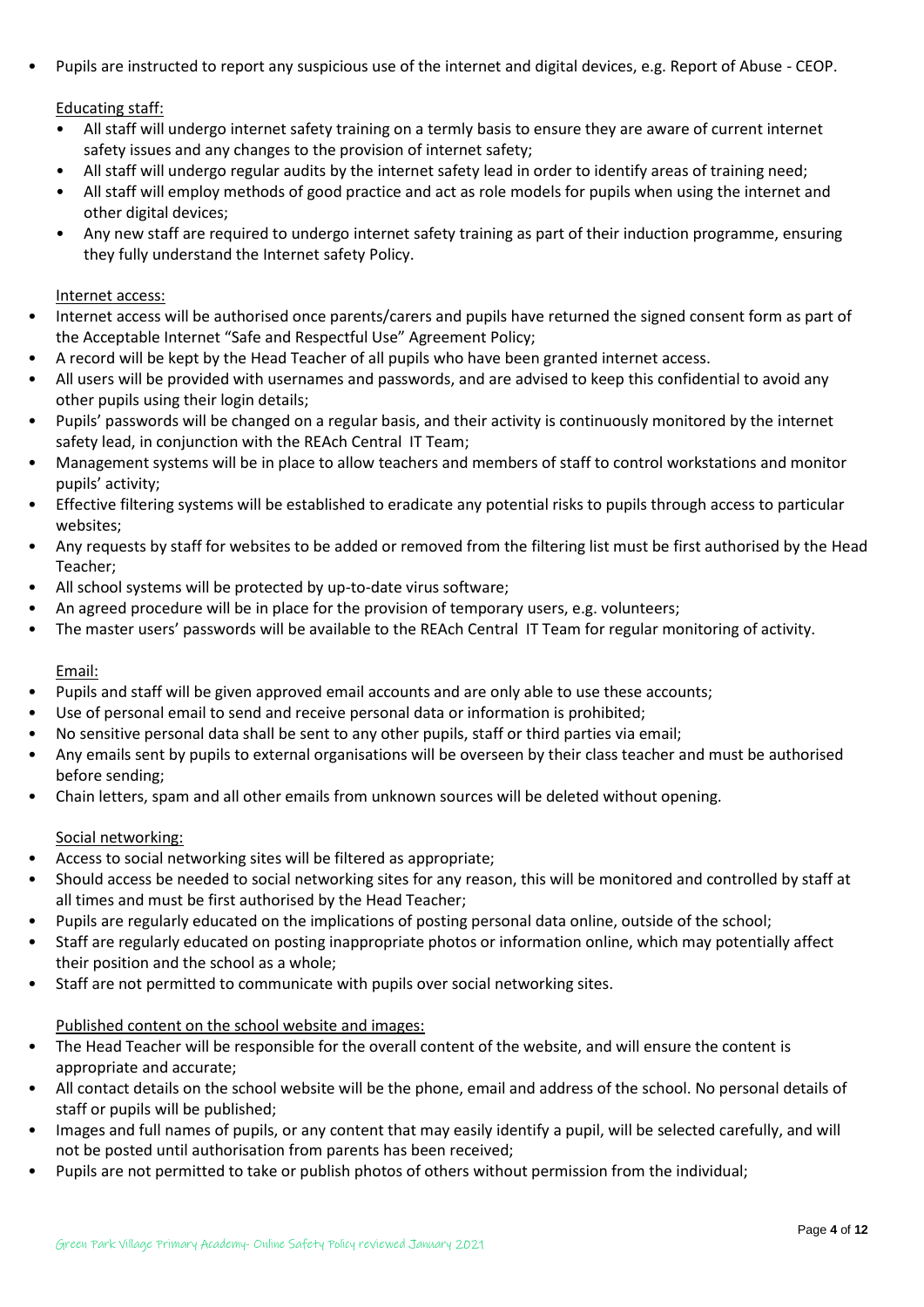• Staff are able to take images, though they must do so in accordance with school policies in terms of the sharing and distribution of such. Staff will not take images using their personal equipment, eg personal mobile phones, tablets.

#### Mobile devices:

- All staff are provided with work mobile devices, such as an iPad, for use in school;
- The Head Teacher may authorise the use of personal mobile devices by a pupil where it is seen to be for safety or precautionary use;
- Personal mobile devices are not permitted to be used in the classroom by pupils or members of staff;
- The sending of inappropriate messages or images from mobile devices is prohibited;
- Mobile devices must not be used to take images of pupils or staff;
- The school will be especially alert to instances of cyber bullying and will treat such instances as a matter of high priority.

#### Cyber bullying:

- For the purpose of this policy, "cyber bullying" is a form of bullying whereby an individual is the victim of harmful or offensive posting of information or images, online;
- The school recognises that both staff and pupils may experience cyber bullying and will commit to preventing any instances that should occur;
- The school will regularly educate staff, pupils and parents on the importance of staying safe online, as well as being considerate to what they post online;
- The school will commit to creating a learning and teaching environment which is free from harassment and bullying, ensuring the happiness of all members of staff and pupils;
- The school has zero tolerance for cyber bullying, and any incidents will be treated with the upmost seriousness and will be dealt with in accordance with our Anti-bullying Policy;
- The Head Teacher will decide whether it is appropriate to notify the police of the action taken against a pupil.

#### **Reporting misuse**

Misuse by pupils:

- Teachers have the power to discipline pupils who engage in misbehaviour with regards to internet use;
- Any instances of misuse should be immediately reported to a member of staff, who will then report this to the Head Teacher, using CPOMS incident reporting;
- Any pupil who does not adhere to the rules outlined in our Acceptable Internet "Safe and Respectful Use" Agreement Policy and is found to be wilfully misusing the internet, will have a letter sent to their parents/carers explaining the reason for suspending their internet use;
- Members of staff may decide to issue other forms of disciplinary action to a pupil upon the misuse of the internet. This will be discussed with the head teacher and will be issued once the pupil is on the school premises;
- Complaints of a child protection nature shall be dealt with in accordance with our Safeguarding and Child Protection Policy.

#### Misuse by staff:

- Any misuse of the internet by a member of staff should be immediately reported to the Head Teacher;
- The Head Teacher will deal with such incidents in accordance with the Allegations Against Staff Policy and may decide to take disciplinary action against the member of staff.

#### **ROLES AND RESPONSIBILITES**

#### **The governing body will ensure that:**

- All staff who work with children undertake regular safeguarding training;
- The local governing body reviews its policies/procedures annually;
- A designated governor is appointed with a specific brief for safeguarding and child protection and will liaise with the Head Teacher and DSL. The role is strategic rather than operational – they will not be involved in concerns about individual pupils/students;
- The designated governor will liaise with the Head Teacher and the DSL to produce an annual report for governors;
- Regular meetings are held with the internet safety lead to discuss the effectiveness of the internet safety provision, current issues, and to review incident logs.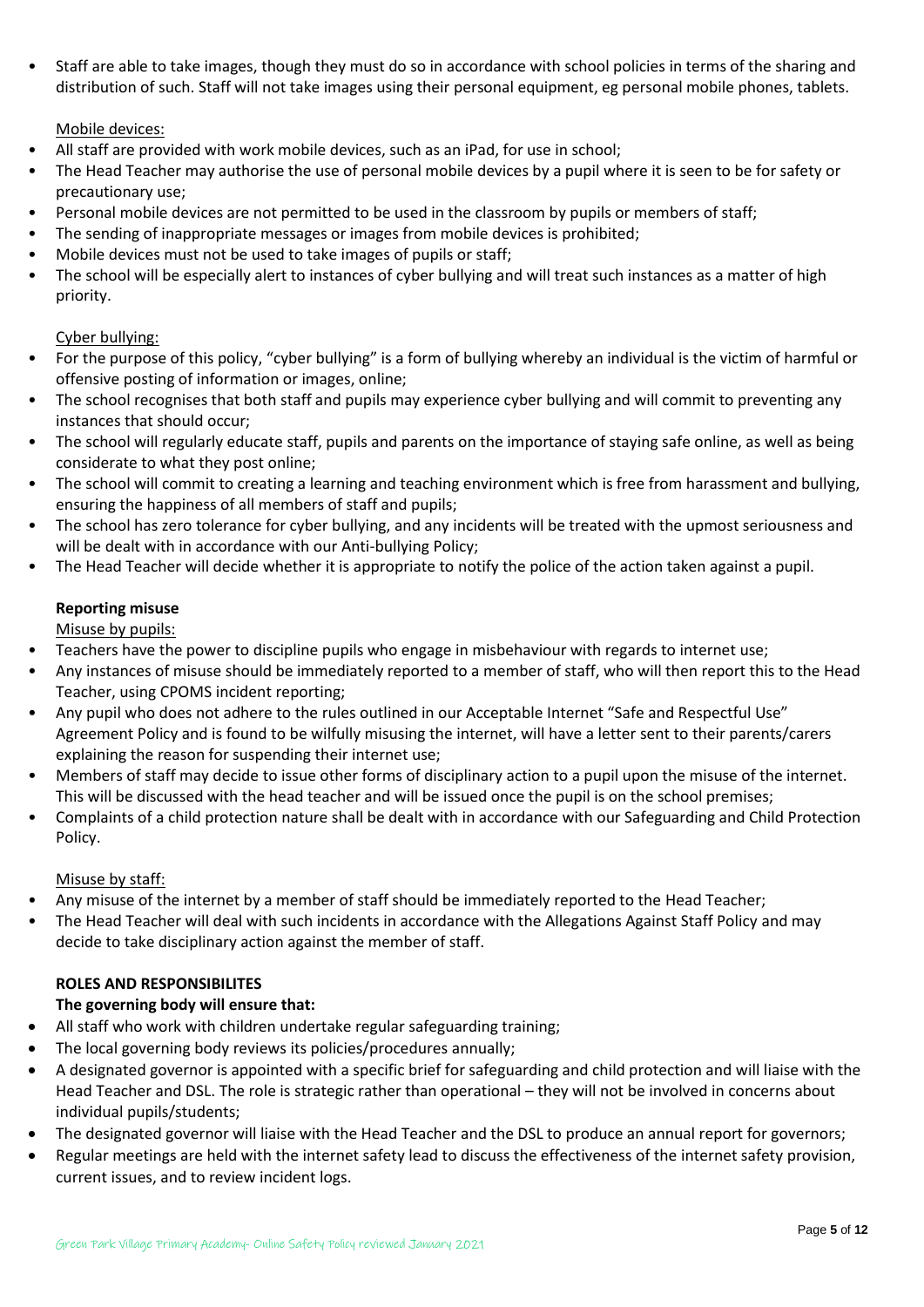- **The Head Teacher will:**
- Be responsible for the implementation of the policy and ensuring that the outcomes are monitored;
- Be responsible for ensuring that the internet safety lead and any other relevant staff receive continuous professional development to allow them to fulfil their role and train other members of staff;
- Ensure there is a system in place which monitors and supports the internet safety officer, whose role is to carry out the monitoring of internet safety in the school;
- Review and amend this policy with the internet safety lead, taking into account new legislation and government guidance, and previously reported incidents to improve procedures;
- Communicate with parents regularly and updating them on current internet safety issues and control measures;
- Establish a procedure for reporting incidents and inappropriate internet use, either by pupils or staff;
- Report annually to the governors on the working of the policy.

#### • **The School Internet safety Lead will:**

- Be responsible for ensuring the day-to-day internet safety in our school and managing any issues;
- Provide all relevant training and advice for members of staff on internet safety;
- Regularly monitor the provision of internet safety in the school and return this to the Head Teacher;
- Report Cyber bullying incidents in accordance with the school's Anti-Bullying Policy.
- Ensure that all members of staff are aware of the procedure when reporting internet safety incidents and will keep a log of all incidents recorded.

#### • **The Designated Safeguarding Lead (DSL)**

The DSL is a senior member of staff, who undertakes lead responsibility for safeguarding and child protection within the school. The DSL will:

- Be the first point of contact for parents, pupils, teaching and non-teaching staff and external agencies in all matters of child protection;
- Ensure that all cases of suspected or actual problems associated with safeguarding children are investigated and dealt with;
- Be aware of the latest national and local guidance and requirements and keeping the Head Teacher and staff informed as appropriate;
- Consult with the Head Teacher on an appropriate training programme;
- Ensure that appropriate training for staff is organised according to the agreed Ensure that adequate reporting and recording systems are in place;
- Liaise with the local governing body's Nominated Governor for safeguarding children.

#### **All pupils will:**

• Ensure they understand and adhere to the Acceptable Internet "Safe and Respectful Use" Agreement Policy (Appendix 1), which they must sign and return to the Head Teacher.

#### **Staff will:**

- Ensure they understand and adhere to the Acceptable Use Policy, which they must sign and return to the head teacher;
- Teachers are responsible for ensuring that internet safety issues are embedded in the curriculum and safe internet access is promoted at all times;
- Be alert to possible harm to pupils or staff, due to inappropriate internet access or use both inside and outside of the school and to deal with incidents of such as a priority;
- Ensure they are up-to-date with current internet safety issues, and this Internet safety Policy.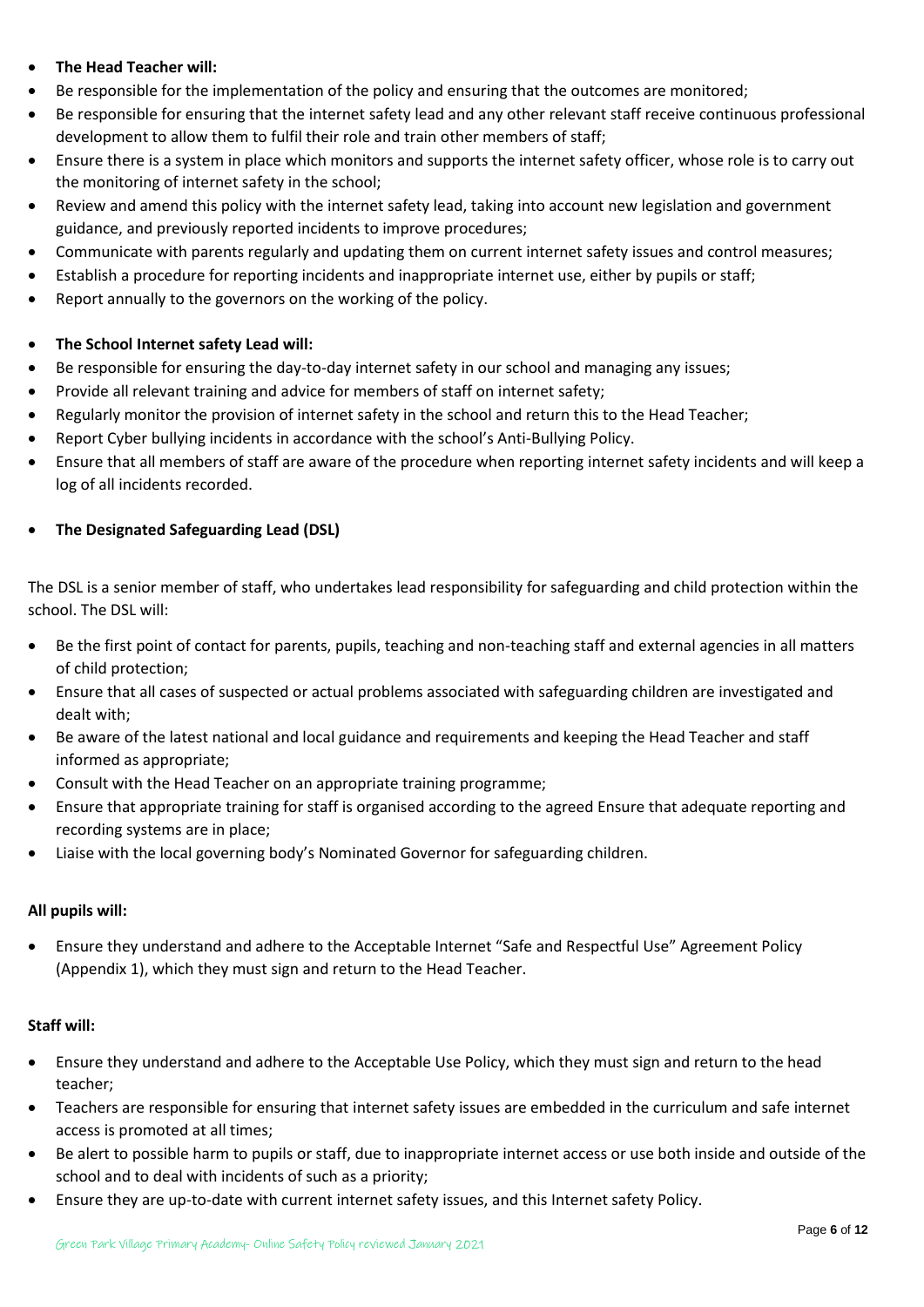#### **Parents and Carers are:**

- Responsible for ensuring their child understands how to use computer technology and other digital devices, appropriately.
- Ensure they understand and adhere to the Acceptable Internet "Safe and Respectful Use" Agreement Policy (Appendix 1), which they or their child must sign and return to the Head Teacher.
- Ensure they understand and adhere to the "Remote Learning- using online video communication Agreement for parent" (Appendix 1), which they must sign and return to the Head Teacher.

Extreme circumstances- Agreements may be signed via Forms during periods of school closure.

*Personal data must be managed securely and in accordance with the statutory requirements of the General Data Protection Regulation 2018.*

*Any professional communication that takes place through technology must be transparent and open to scrutiny, take place within explicit boundaries and must not be shared with young children.*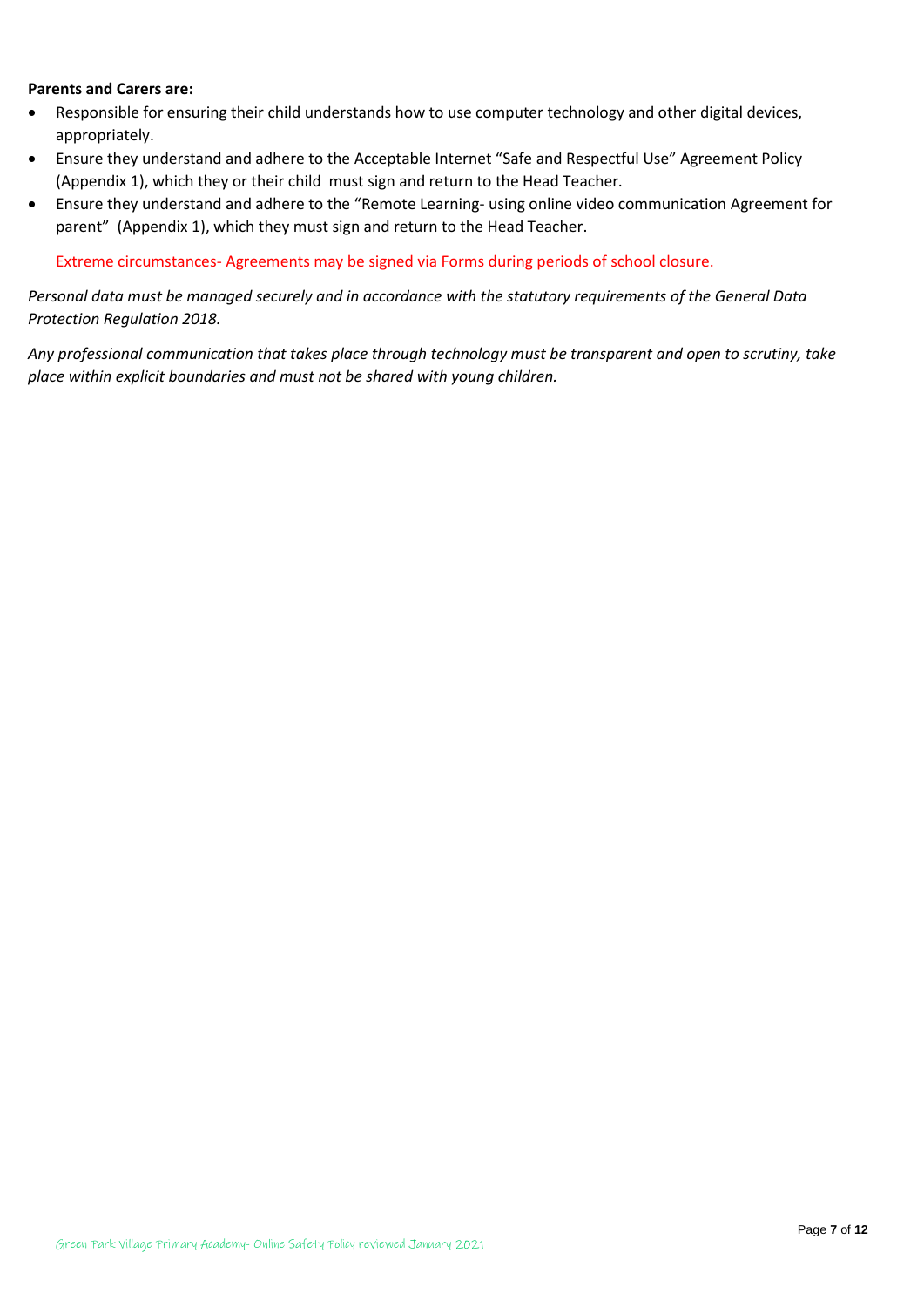

## **Acceptable Internet "Safe and Respectful Use" Agreement Policy- Learners**

1. I will not use school ICT equipment until I have signed and agreed to the Acceptable Internet "Safe and Respectful Use" Agreement.

2. I will use the computers and other ICT equipment only for my learning during lesson times and only on permitted sites and apps; including during golden and privilege times.

3. I will only go online or use the Internet at school when a staff member gives permission.

4. I will only search for things online that I know are acceptable at our school. If I am unsure whether I am allowed to do something involving ICT, I will ask the teacher first.

5. If I have my own class user account, I will log on only with that class name and I will keep my password private.

6. I will use my class or school email address when emailing in school and I will keep my password private.

7. I am representing my school anytime I use the Internet, e-mail, mobile phones or any ICT equipment. I will only use it for positive purposes, not to be mean to others, or in any way harm anyone else, or the school itself. This includes using the internet outside of school time.

8. If I see or hear of any other pupils not following the *Acceptable Internet "Safe and Respectful Use" Agreement*, I will report it to an adult straight away.

9. Only with permission from school will I bring in any ICT equipment/devices to school. This includes things like mobile phones, iPods, games, cameras, and USB/portable drives. I will take responsibility for this and the school is not liable for any loss or damages.

10. To ensure my compliance with copyright laws, I will download or copy any files such as music, videos, games or programs only with the permission of a staff member or the owner of the original material.

11. I will not give out any of my personal information online, both in and out of school. This includes:

- my full name;
- my address;
- my e-mail address;
- my phone numbers;

• photos of me and/or people close to me.

12. I will respect all school lCT equipment and will treat all devices with care. This includes:

- following the rules given when using each device;
- reporting any breakages/damage to a staff member;
- being mature and responsible when handling the equipment.
- 13. I will only delete or open my own files.

14. I will only open e-mail attachments from people known to me or people whom my teachers have approved.

15. I will make sure ICT communication with other pupils and adults is polite and responsible.

16. I will not send pupils or adults any content which is unpleasant. If I find something like this, I will report it to a staff member.

17. I will not meet someone unless it is part of a school project and/or a responsible adult is present with me.

18. I am responsible for my behaviour while using ICT.

19. I will not upload images, sound, video or text content that could upset pupils, staff and others.

20. I know that my use of ICT can be checked and that my parent/carer will be contacted if a member of school staff is concerned about my e-safety.

21. If I see something online that makes me feel uncomfortable, I will inform my class teacher.

| Name:  | Signed: |
|--------|---------|
| Class: | Date:   |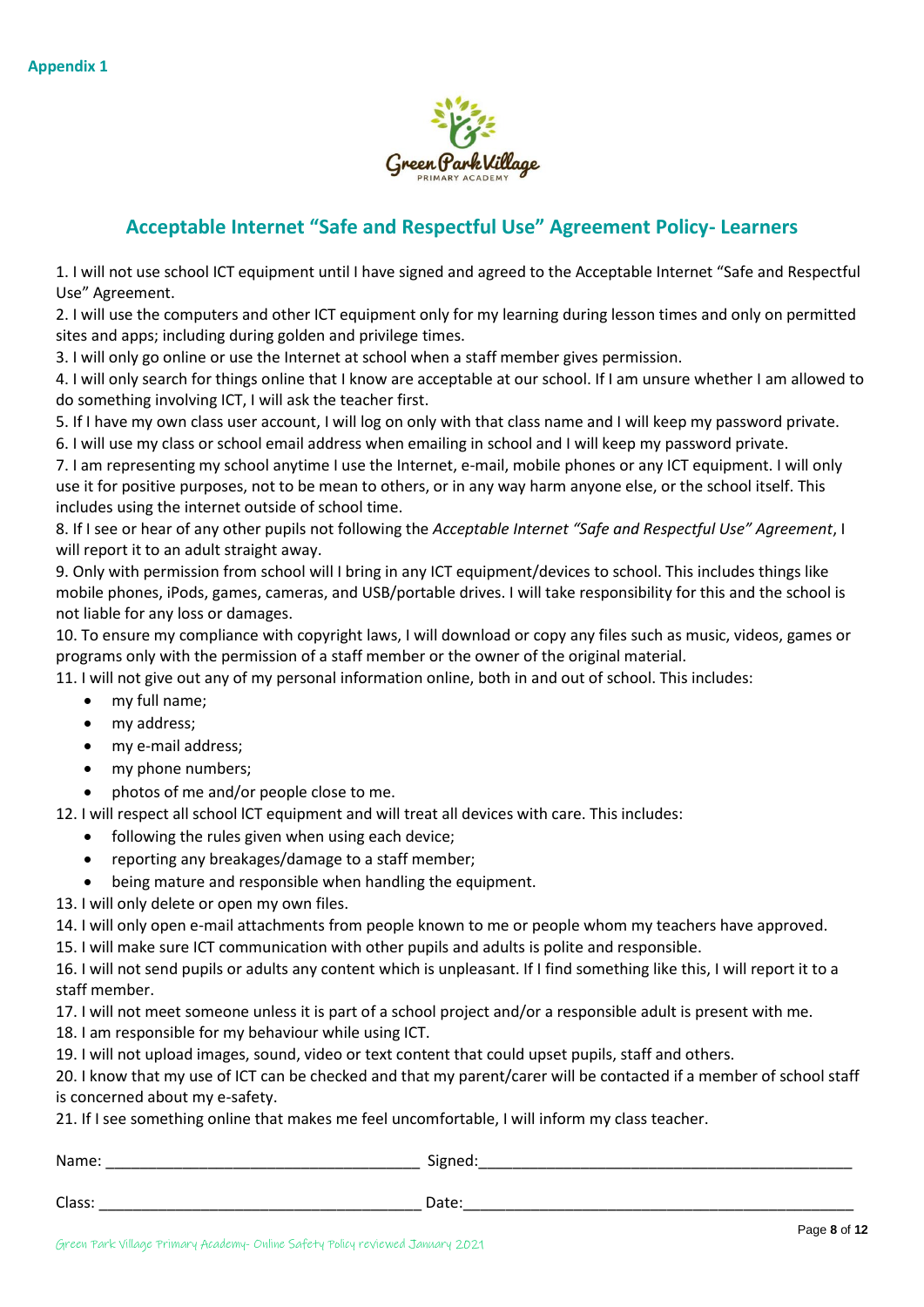

# **Remote Learning- using online video communication Agreement for parents**

Through supporting my child in using video communication, I agree to ensure that:

- a parent is present (same room/ ear shot) during online / live communication; a parent is present (beside/near to the child) for one to one sessions with their child and a teacher;
- my child wears suitable clothing (clothes/ covered up/ top and a bottom) this includes others in my household;
- where possible, my child will be situated in a suitable 'public' living area within the home with an appropriate background-'private' living areas within the home, such as bedrooms, should ideally be avoided during video communication;
- my child uses appropriate language this includes others in my household;
- my child maintains the standard of behaviour expected in school, following the instructions/ guidance/ request of the teacher online;
- my child uses the necessary equipment and computer programs as intended; video material is not recorded, stored, or distributed without permission;
- I have a stable connection to avoid disruption to lessons (where possible);
- my child (and passing family members) remain aware that they are, or could be, visible on screen.

| Child's name:  | Date:      |  |
|----------------|------------|--|
| Parent's name: | Parent's   |  |
|                | signature: |  |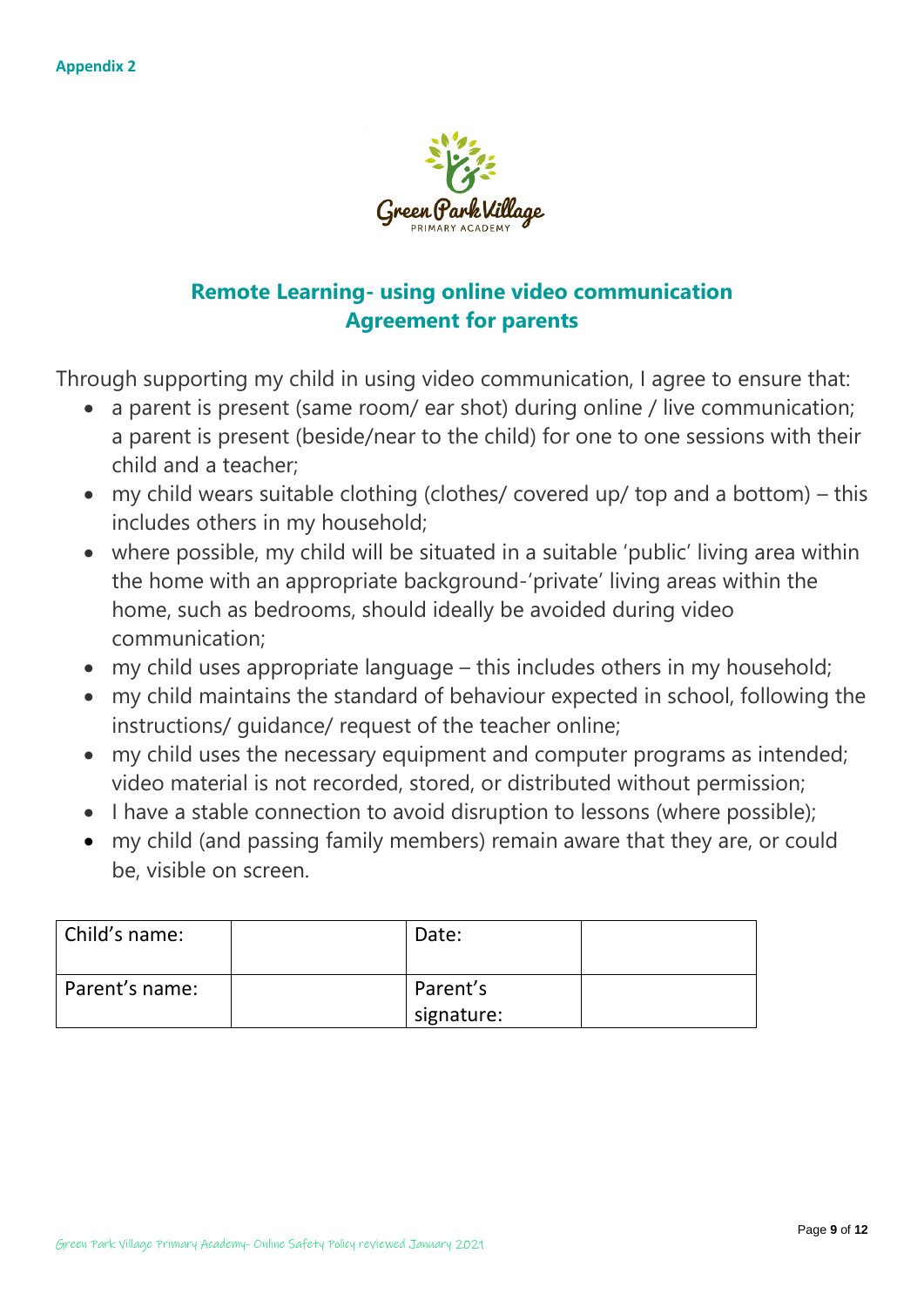

# **Acceptable Internet Use and Acceptable Use of Technology Agreement – Staff**

Whilst our school promotes the use of technology, and understands the positive effects it can have on enhancing pupils' learning and community engagement, we must also ensure that staff use technology appropriately. Any misuse of technology will not be taken lightly and will be reported to the Head Teacher in order for any necessary further action to be taken.

This acceptable use agreement is designed to outline staff responsibilities when using technology, whether this is via personal devices or school devices, or on/off the school premises, and applies to all staff, volunteers, contractors and visitors.

Please read this document carefully, and sign below to show you agree to the terms outlined.

#### **1. Using technology in school**

- I will only use ICT systems, such as computers (including laptops) and tablets, which have been permitted for my use by the Head Teacher.
- I will only use the approved email accounts that have been provided to me.
- I will not use personal emails to send and receive personal data or information.
- I will not share sensitive personal data with any other pupils, staff or third parties unless explicit consent has been received.
- I will ensure that any personal data is stored in line with the GDPR.
- I will delete any chain letters, spam and other emails from unknown sources without opening them.
- I will ensure that I obtain permission prior to accessing learning materials from unapproved sources.
- I will only use the internet for personal use during out-of-school hours, including break and lunch times.
- I will not search for, view, download, upload or transmit any explicit or inappropriate material when using the internet.
- I will not share school-related passwords with pupils, staff or third parties unless permission has been given by the Head Teacher for me to do so.
- I will not install any software onto school ICT systems unless instructed to do so by the Head Teacher.
- I will only store data on removable media or other technological devices that has been encrypted of pseudonymised and where permission has been given by the Head Teacher or REAch2 IT.
- I will provide removable media to the Head Teacher for safe disposal once I am finished with it.

#### **2. Mobile devices**

- I will only use school-owned mobile devices for educational purposes.
- I will only use personal mobile devices during out-of-school hours, including break and lunch times.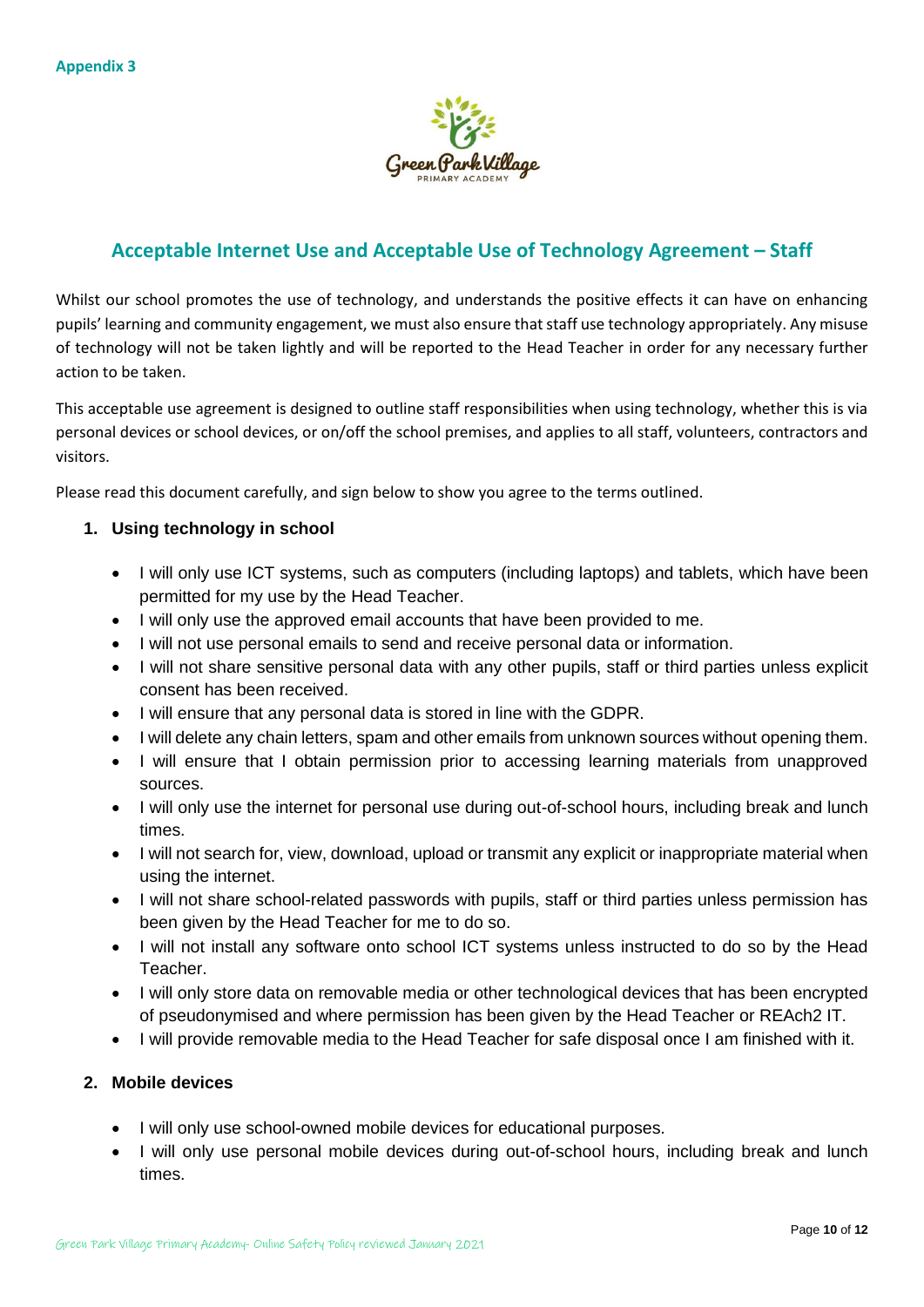- I will ensure that mobile devices are either switched off or set to silent mode during school hours and will only make or receive calls in specific areas, e.g. the staffroom.
- I will ensure mobile devices are stored in a lockable cupboard located in the staffroom or classroom during lesson times.
- I will not use mobile devices to take images or videos of pupils or staff I will seek permission from the Head Teacher before any school-owned mobile device is used to take images or recordings.
- I will not use mobile devices to send inappropriate messages, images or recordings.
- I will ensure that personal and school-owned mobile devices do not contain any inappropriate or illegal content.
- I will not access the WiFi system using personal mobile devices, unless permission has been given by the Head Teacher.
- I will not use personal and school-owned mobile devices to communicate with pupils and the Head Teacher will approve/ be aware of communication with parents, when outside of the school's main office@ contact email.
- I will not store any images or videos of pupils, staff or parents on any mobile device unless consent has been sought from the individual(s) in the images or videos.
- In line with the above, I will only process images or videos of pupils, staff or parents for the activities for which consent has been sought.
- I will ensure that any school data stored on personal mobile devices is encrypted and pseudonymised and give permission for the Head Teacher or REAch2 IT Team to erase and wipe data off my device if it is lost or as part of exit procedures.

#### **3. Social media and online professionalism**

- If I am representing the school online, e.g. through blogging or on school social media account, I will express neutral opinions and will not disclose any confidential information regarding the school, or any information that may affect its reputability.
- I will not use any school-owned mobile devices to access personal social networking sites, unless it is beneficial to the material being taught; I will gain permission from the Head Teacher before accessing the site.
- I will not communicate with pupils or parents over personal social networking sites.
- I will not accept 'friend requests' from any pupils or parents over personal social networking sites.
- I will ensure that I apply the necessary privacy settings to any social networking sites.
- I will not publish any comments or posts about the school on any social networking sites which may affect the school's reputability.
- I will not post or upload any defamatory, objectionable, copyright infringing or private material, including images and videos of pupils, staff or parents, on any online website.
- I will not post or upload any images and videos of pupils, staff or parents on any online website without consent from the individual(s) in the images or videos.
- In line with the above, I will only post images or videos of pupils, staff or parents for the activities for which consent has been sought.
- I will not give my home address, phone number, mobile number, social networking details or email addresses to pupils or parents – any contact with parents will be done through authorised school contact channels.

#### **4. Working at home**

- •
- I will adhere to the principles of the GDPR when taking work home.
- Where possible, school assigned device will be used for all home working/ working at home.